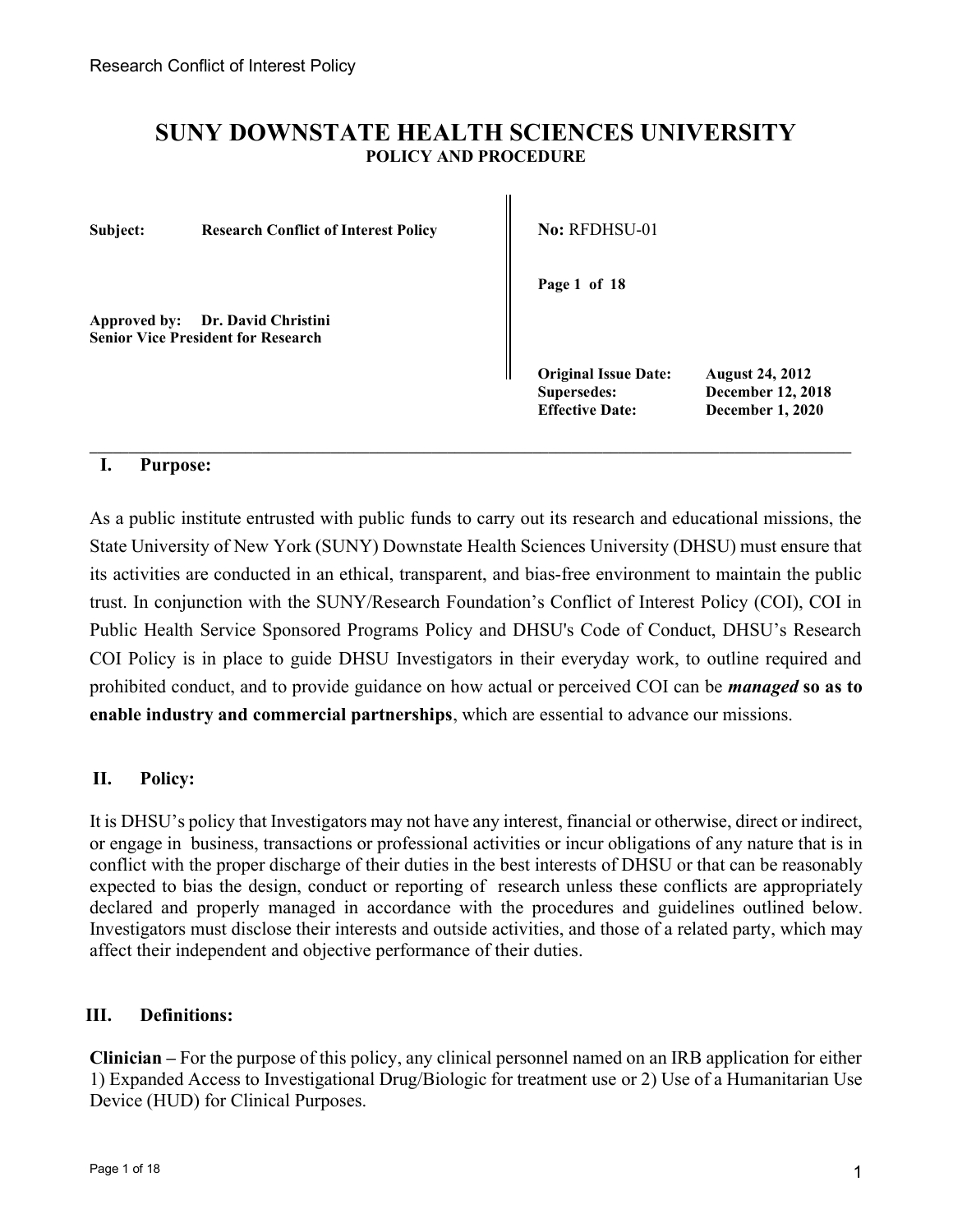Conflict of Interest ("COI") - Conflicts of interest in the conduct of externally and applicable internally supported activities may take various forms, but typically arise when an Investigator is or may be in a position to influence activities or DHSU decisions in ways that could lead to personal gain for the Investigator or the Investigator's family or give an improper advantage to third parties in their dealings with DHSU. Conflicts may arise when Investigators have outside obligations of any kind that are in substantial conflict with the Investigator's DHSU responsibilities or the public interest.

- 1. The potential for conflicts of interest may arise from:
	- a. Specific actions such as consulting arrangements;
	- b. Nature of positions such as paid/unpaid Board positions; or
	- c. Financial interests of the Investigator and his/her family members.
- 2. An actual conflict can result when:
	- a. An Investigator's significant financial interest directly and significantly affects the design, conduct or reporting of his/her research activities;
	- b. An Investigator has a significant external obligation to an individual/organization that provides support for a DHSU research, educational or public service activity;
	- c. An Investigator has a consulting agreement with a business enterprise that either supports/is supported by DHSU programs involving the Investigator or is licensed to commercialize DHSU technologies invented by the Investigator;
	- d. An Investigator has significant financial interest in a business enterprise that either supports/is supported by the Investigator's research or owns/has applied for the patent or manufacturing or marketing rights to a drug, device, product or procedure that either:
		- i. Is a subject of, or may predictably result from, the Investigator's research or
		- ii. Can reasonably be expected to compete with a drug, device, product or procedure that will predictably result from the Investigator's research
	- e. An Investigator holds a position as consultant, officer, director, trustee, board member or owner of an external business enterprise that supports/is supported by the Investigator's research;
	- f. An Investigator receives direct payments related to the accrual of patients to a clinical trial (i.e. recruitment incentives).

Equity Interest- Includes any stock, stock option or other ownership interest, as determined through reference to public prices or other reasonable measures of fair market value.

Financial Interest- Anything of monetary value, whether or not the value is readily ascertainable.

Institutional Responsibilities- All activities within an Investigator's field of scientific expertise or medicine for which DHSU has hired the Investigator to perform and for which the Investigator is paid by DHSU. This may include activities such as research, research consultation, teaching, professional practice, administrative, purchasing, institutional committee memberships and service on panels such as IRB or Data and Safety Monitoring Boards.

Investigator- The project director, Principal Investigator, co-Principal Investigator, or any other person, regardless of title or position, who is responsible for the design, conduct or reporting of research. The PI is responsible for identifying all Investigators involved in their research activities. If the role of an individual is unclear and that individual has been previously designated as an Investigator, compliance with all training and filing requirements will be expected.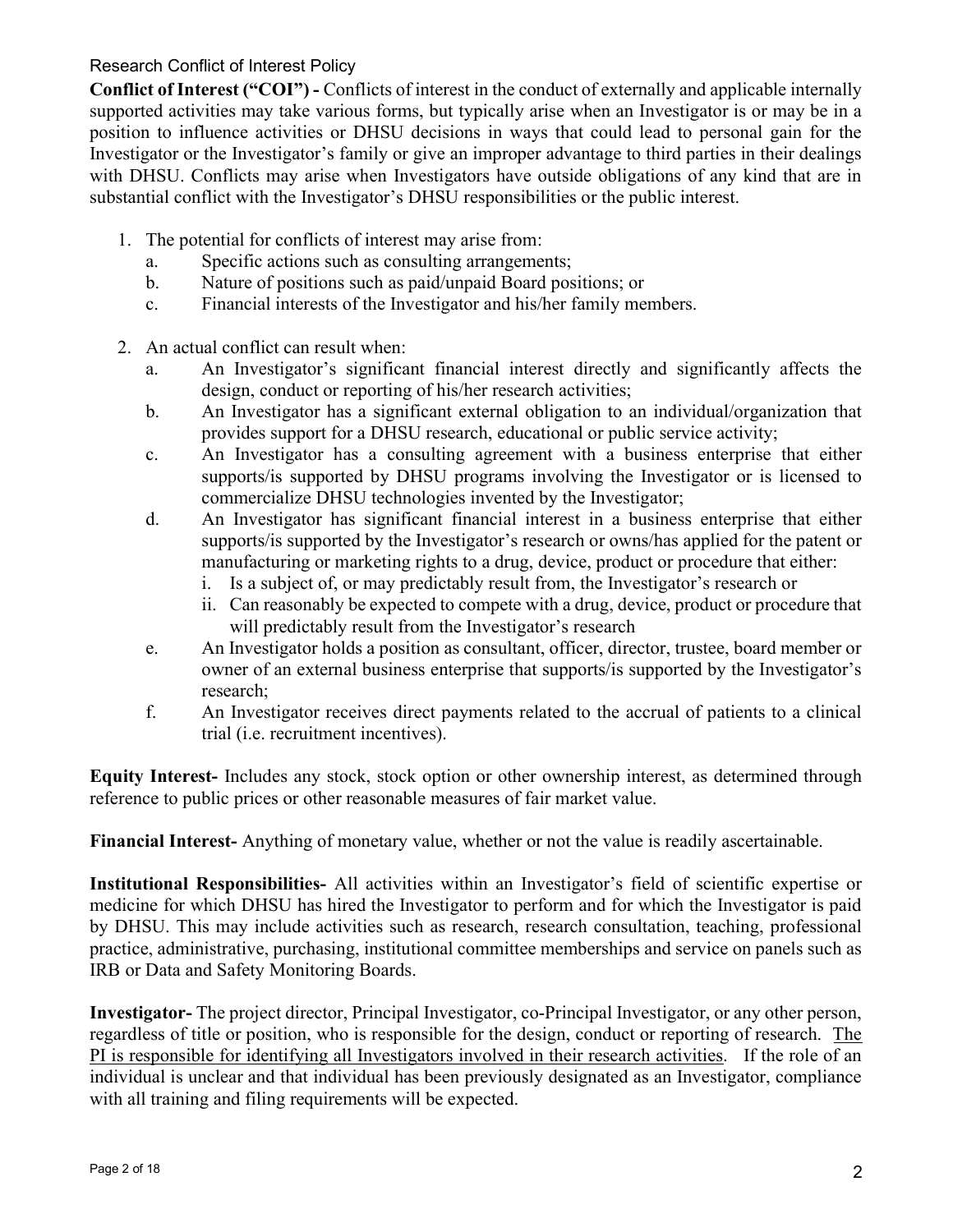Note - Staff and trainees, such as postdoctoral fellows, graduate and medical students, residents and fellows, and technicians who perform research tasks (including, but not limited to: recruit patients, collect data, handle data, enter data into an electronic capturing system, perform experiments, implement a protocol) under supervision but are not responsible for the design/conduct/reporting of research are not considered Investigators for purposes of COI. However, if a medical student, resident and/or fellow is applying for a research grant, s/he is considered an investigator for COI purposes and, therefore, must complete COI requirements.

Manage- Taking action to address a financial COI, which can include reducing or eliminating the financial COI to ensure, to the extent possible, that the design, conduct and reporting of research will be free from bias.

Outside Activity- Any outside business or employment activity including: (A) ownership or investment in any outside business or enterprise, (B) serving as a director, officer, partner, consultant, broker, agent, or representative of any outside enterprise; (C) outside professional activity or other activity; or (D) other employment.

PHS Award(s)- Any grant, contract, award, or sub-award including SBIR/STTR Phase II applicants/awardees, but not Phase I SBIR/STTRs, issued or awarded by the United States Public Health Service and its agencies: Agency for Healthcare Research and Quality; Agency for Toxic Substances and Disease Registry; Centers for Disease Control and Prevention; Food and Drug Administration; Health Resources and Services Administration; Indian Health Service; National Institutes Health; and the Substance Abuse and Mental Health Services Administration; and their sub-agencies.

Related- An Investigator's significant financial interest is related to the research or activity when the DHSU designated official reasonably determines that the significant financial interest could be affected by the funded research or is an entity whose financial interest could be affected by the research.

Related Party- Spouse and/or dependent child of an Investigator.

Remuneration- Includes salary and any payment for services not otherwise identified as salary (such as consulting fees, honoraria, paid authorship). Remuneration excludes income from investment vehicles, such as mutual funds and retirement accounts, as long as the Investigator does not directly control the investment decisions made in these vehicles; and income from seminars, lectures or teaching engagements sponsored by and service on advisory or review panels for a Federal, State or local government agency, an institution of higher education, an academic teaching hospital, a medical center or a research institute that is affiliated with an institution of higher education.

Significant Financial Interest (SFI)- A financial interest consisting of one or more of the following interests of the Investigator (and those of the Investigator's spouse and dependent children) that reasonably appears to be related to the Investigator's institutional responsibilities:

- 1. With regard to any publicly traded entity, a SFI exists if the value of any remuneration received from the entity in the twelve (12) months preceding the disclosure and the value of any equity interest in the entity as of the date of the disclosure, when aggregated, exceeds \$5,000;
- 2. With regard to any non-publicly traded entity, a SFI exists if the value of any remuneration received from the entity in the twelve (12) months preceding the disclosure, when aggregated, exceeds \$5,000 or when the Investigator (or his/her spouse or dependent children) hold any equity interest; or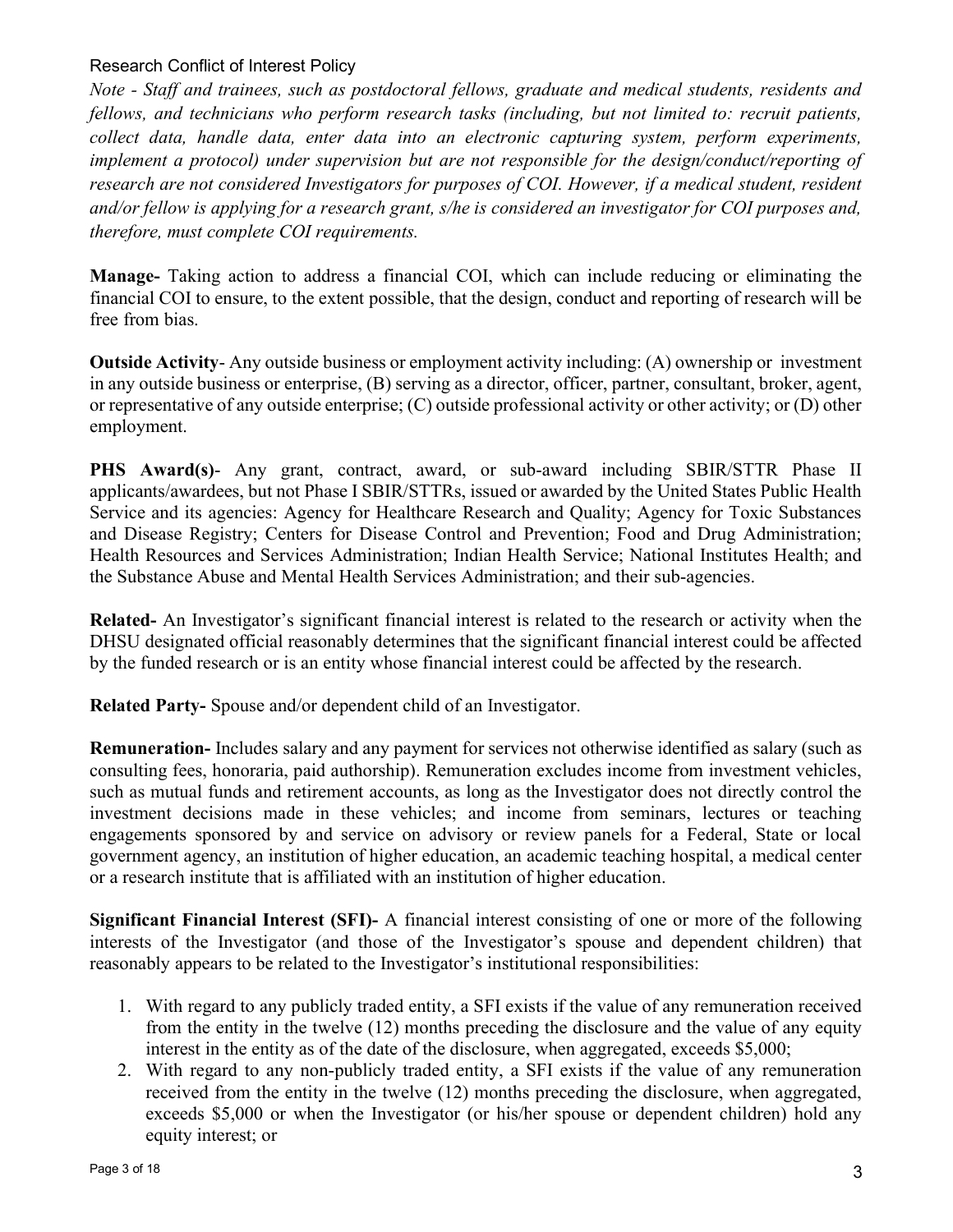3. Intellectual property rights and interests (such as patents or copyrights), and royalties from such rights, upon receipt of income related to such rights and interests. Royalties are included in this section, except when received by the Investigator from DHSU if the Investigator is currently employed or otherwise appointed by DHSU.

SFI does not include the following types of financial interest:

- 1. Salary, royalties or other remuneration paid by DHSU to the Investigator if the Investigator is currently employed or otherwise appointed by DHSU, including intellectual property rights assigned to DHSU and agreements to share in royalties related to such rights;
- 2. Income from investment vehicles, such as mutual funds and retirement accounts, as long as the Investigator does not directly control the investment decisions made in these vehicles;
- 3. Income from seminars, lectures or teaching engagements sponsored by a Federal, State or local government agency, an institution of higher education, an academic teaching hospital, a medical center or a research institute that is affiliated with an institution of higher education or income from service on advisory committees or review panels for a Federal, State or local government agency, an institution of higher education, an academic teaching hospital, a medical center or a research institute that is affiliated with an institution of higher education.

Sponsored Travel- Includes any reimbursed or sponsored travel related to the Investigator's institutional responsibilities (i.e. that which is paid on behalf of the Investigator and not reimbursed to the Investigator so that the exact monetary value may not be readily available). This does not apply to travel that is reimbursed by a Federal, State or local government agency, an institution of higher education, an academic teaching hospital, a medical center, or a research institute that is affiliated with an institution of higher education. Disclosures are required once the \$5,000 threshold in value of travel from a single non-exempt entity has been reached.

| <b>Responsible Party</b> | <b>Responsibility</b>                                       |
|--------------------------|-------------------------------------------------------------|
| Clinicians               | Complete DHSU's Annual Transactional Questionnaire          |
|                          | when submitting any of the following documents to the       |
|                          | IRB if a COI is present or declared:                        |
|                          | Expanded Access to Investigational Drug/Biologic<br>$\circ$ |
|                          | for Treatment Use                                           |
|                          | Use of a Humanitarian Use Device for Clinical Purposes      |
| Department Chairs        | Ensure that faculty members comply with the Financial       |
|                          | Conflicts of Interest (FCOI) policy and file the            |
|                          | appropriate disclosure form(s), as necessary.               |
|                          | Ensure faculty members comply with required                 |
|                          | management plans, when requested.                           |
|                          |                                                             |
| <b>FCOI</b> Committee    | Develop and implement management plans to manage            |
|                          | COI.                                                        |
|                          | Complete retrospective reviews of Investigator's activities |
|                          | and research projects (within one hundred twenty (120)      |

# IV. Responsibilities: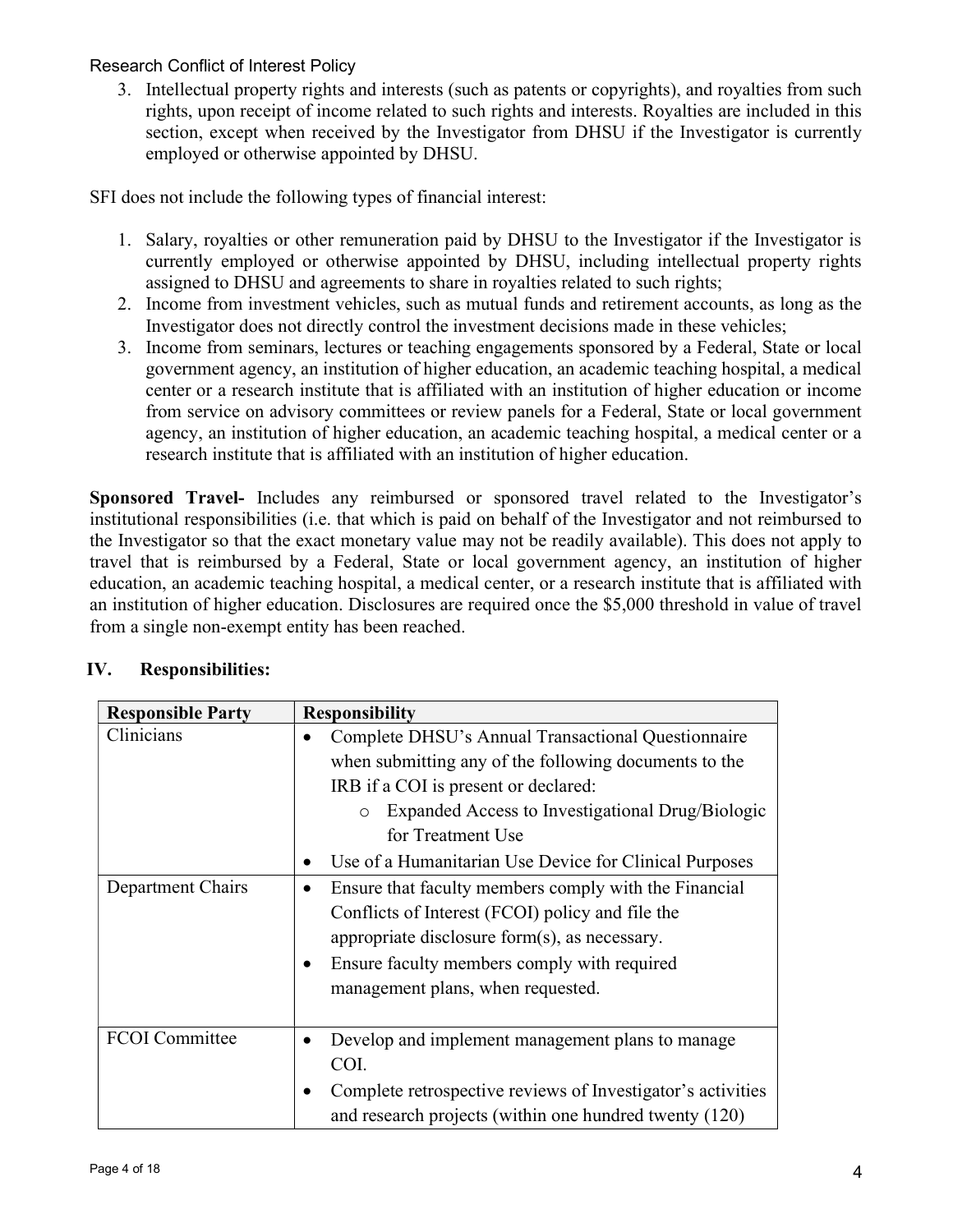| <b>Responsible Party</b>             | <b>Responsibility</b>                                                                                                                                                                                                                                                                                                                                                                                                                                                                                                                                                                                                                                                                                                                                                                                                                                                                                                                                                                                                                                                                                                                                                                                                                                                                                                                                            |
|--------------------------------------|------------------------------------------------------------------------------------------------------------------------------------------------------------------------------------------------------------------------------------------------------------------------------------------------------------------------------------------------------------------------------------------------------------------------------------------------------------------------------------------------------------------------------------------------------------------------------------------------------------------------------------------------------------------------------------------------------------------------------------------------------------------------------------------------------------------------------------------------------------------------------------------------------------------------------------------------------------------------------------------------------------------------------------------------------------------------------------------------------------------------------------------------------------------------------------------------------------------------------------------------------------------------------------------------------------------------------------------------------------------|
|                                      | days of a determination of non-compliance in<br>identifying/managing a FCOI) to determine whether there<br>was bias in the design, conduct or reporting of such<br>research.<br>Complete Research Compliance training program, as<br>required.                                                                                                                                                                                                                                                                                                                                                                                                                                                                                                                                                                                                                                                                                                                                                                                                                                                                                                                                                                                                                                                                                                                   |
| <b>Institutional Review</b><br>Board | Ensure that IRB approval is not granted unless all<br>$\bullet$<br>applicable disclosures have been reported and reviewed<br>for the IRB applications described above.<br>Review approved management plans for a project to<br>$\bullet$<br>determine if any additional protections are necessary for<br>research participants.                                                                                                                                                                                                                                                                                                                                                                                                                                                                                                                                                                                                                                                                                                                                                                                                                                                                                                                                                                                                                                  |
| Investigators (as<br>defined above)  | Complete DHSU's Annual Disclosure Questionnaire on<br>$\bullet$<br>an annual basis.<br>Complete DHSU's Transactional Questionnaire at the<br>time of submission of an application for an award/grant/<br>study/project.<br>Complete DHSU's Transactional Questionnaire when<br>submitting any of the following documents to the IRB:<br>Initial IRB Application of the following types,<br>$\circ$<br>when submitting an application at least 30 days<br>after the submission date of Annual Disclosure<br>Questionnaire:<br><b>Expedited Review</b><br>Convened (Full) IRB Review<br>ш<br><b>External IRB Review</b><br>Exempt IRB Review for FDA Regulated or<br>Federally Funded/Conducted Research<br>An amendment to be added to the IRB application<br>$\circ$<br>(Full Board or Expedited review only)<br>An Application for Progress Report (Continuing<br>$\circ$<br>IRB) when the progress report is required by the<br>IRB.<br>Revise Annual Questionnaire within thirty (30) days of<br>discovering a new SFI.<br>Submit confirmation or rebuttal of management plans<br>within thirty (30) days and comply with final, binding<br>management plan.<br>Certify compliance with management plan, as necessary.<br>Disclose reimbursed or sponsored travel related to<br>research and/or institutional responsibilities as specified in<br>the policy. |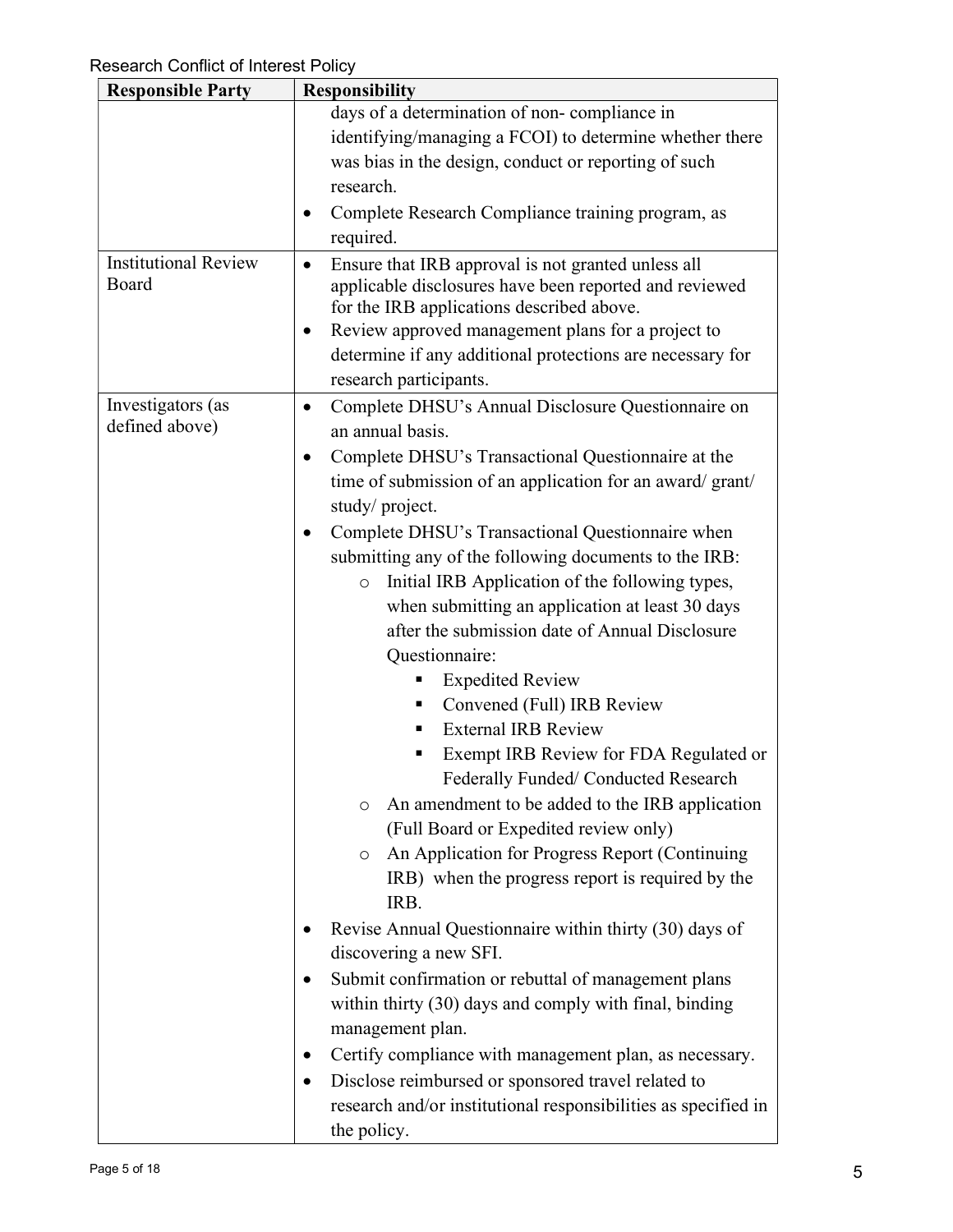| <b>Responsible Party</b> | <b>Responsibility</b>                                                                                                        |
|--------------------------|------------------------------------------------------------------------------------------------------------------------------|
|                          | Complete Research Compliance training program, as<br>$\bullet$                                                               |
|                          | required.                                                                                                                    |
| Office of Compliance     | Serves as the Conflicts of Interest (COI) Administrator<br>$\bullet$                                                         |
| & Audit Services         | responsible for COI administration.                                                                                          |
| (OCAS)/ Designee         | In collaboration with the FCOI Committee Chair,<br>$\bullet$                                                                 |
|                          | provides support, guidance and training for the                                                                              |
|                          | establishment of the COI administrative processes,                                                                           |
|                          | contributes to the establishment of policies and procedures                                                                  |
|                          | associated with Federal and State regulations. Provides                                                                      |
|                          | highly efficient and seamless customer service to the                                                                        |
|                          | research community at DHSU.                                                                                                  |
|                          | In collaboration with Research Administration, takes a<br>$\bullet$                                                          |
|                          | leadership position in the establishment of the electronic                                                                   |
|                          | disclosure form tracking system and workflow                                                                                 |
|                          | procedures.                                                                                                                  |
|                          | Coordinates the review and processing of the Financial<br>٠                                                                  |
|                          | COI Disclosure Forms for Investigators to meet                                                                               |
|                          | submission requirements of: 1) Submission with                                                                               |
|                          | Application for Grant /Award/Project, 2) New Disclosures                                                                     |
|                          | submissions, and 3) Annual Disclosures submissions.                                                                          |
|                          | Coordinates and plans all COI training activities for the<br>$\bullet$<br>Responsible Parties, including Investigators, FCOI |
|                          | Committee and Administration at DHSU. Assists                                                                                |
|                          | Research Administration with the development of policies                                                                     |
|                          | and training programs that ensure adherence to Federal                                                                       |
|                          | mandates on research compliance, works with applicable                                                                       |
|                          | parties to develop campus-wide implementation plans.                                                                         |
|                          | Monitors Federal and State regulation and related<br>٠                                                                       |
|                          | compliance issues concerning COI and provides written                                                                        |
|                          | interpretations of the potential impact to DHSU research                                                                     |
|                          | operations.                                                                                                                  |
|                          | Provides advice and counsel on risk management issues to                                                                     |
|                          | the FCOI Chairperson and Committee concerning the<br>results of the evaluation of the submitted Financial COI                |
|                          | Disclosure Forms.                                                                                                            |
|                          | Provides research and analysis via Internet and other<br>$\bullet$                                                           |
|                          | publicly available information sources to determine and or                                                                   |
|                          | verify potential relationships of significant financial                                                                      |
|                          | interest to better inform the Chair and Committee                                                                            |
|                          | evaluation process.                                                                                                          |
|                          | In the event that a FCOI (FCOI) is determined to exist, the<br>$\bullet$                                                     |
|                          | COI Administrator will coordinate and document the                                                                           |
|                          | Committee's prescribed management plan that specifies                                                                        |
|                          | actions to be performed by the Investigator and provide the                                                                  |
|                          | appropriate follow up for the Committee. Coordinates the                                                                     |
|                          | the President<br>communication to<br>and/or<br>Designee,                                                                     |
|                          | Office<br>Department Chair<br>the<br>Research<br>and<br>of                                                                   |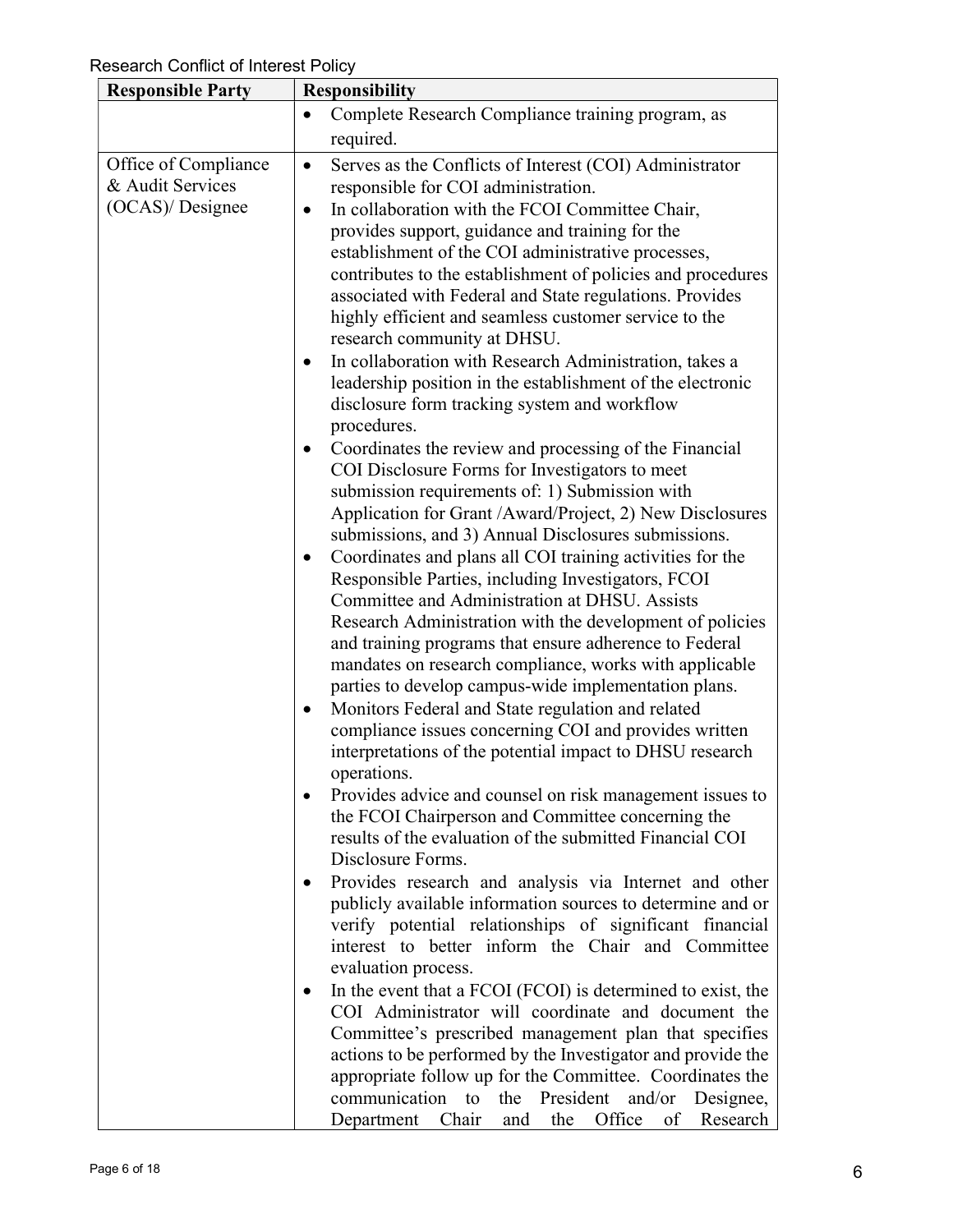| <b>Responsible Party</b>                                                                                                     | <b>Responsibility</b>                                                                                                                                                                                                                                                                                                                                                                                                                                                                                                                                                                                                                                                                                                                                                                                                                                                                                                                                                                                                                                                                                                                                                                                                                                       |
|------------------------------------------------------------------------------------------------------------------------------|-------------------------------------------------------------------------------------------------------------------------------------------------------------------------------------------------------------------------------------------------------------------------------------------------------------------------------------------------------------------------------------------------------------------------------------------------------------------------------------------------------------------------------------------------------------------------------------------------------------------------------------------------------------------------------------------------------------------------------------------------------------------------------------------------------------------------------------------------------------------------------------------------------------------------------------------------------------------------------------------------------------------------------------------------------------------------------------------------------------------------------------------------------------------------------------------------------------------------------------------------------------|
|                                                                                                                              | Administration to perform any required actions to protocols<br>or grant activity.<br>Responsible to develop and distribute metrics on COI<br>Disclosure Form submissions and documentation of<br>Investigator's successful completion of COI training to<br>the Chair and the Committee.<br>As needed, assists in responding to public requests for<br>COI information in accordance with current PHS<br>regulations.<br>Runs reports to determine if annual disclosure forms were<br>submitted.<br>Notifies and follows up with individuals who have not<br>submitted the form.                                                                                                                                                                                                                                                                                                                                                                                                                                                                                                                                                                                                                                                                            |
| Office of Technology<br>Commercialization                                                                                    | Provide commercialization information to the Conflicts of<br>$\bullet$<br>Interest Administrator and other relevant parties.                                                                                                                                                                                                                                                                                                                                                                                                                                                                                                                                                                                                                                                                                                                                                                                                                                                                                                                                                                                                                                                                                                                                |
| President and/or<br>Designee: Currently,<br>the President has<br>designated the<br>Institutional Official as<br>his Designee | Appoint and maintain a FCOI Committee.<br>$\bullet$<br>Review rebuttals of management plans and make final,<br>binding determination within thirty (30) days.<br>Institute disciplinary proceedings against an Investigator,<br>when necessary.                                                                                                                                                                                                                                                                                                                                                                                                                                                                                                                                                                                                                                                                                                                                                                                                                                                                                                                                                                                                             |
| Principal Investigator                                                                                                       | Properly identify Investigator roles on studies submitted<br>$\bullet$<br>to the IRB Office and/or Research Administration Office<br>of Sponsored Programs Office.<br>See additional responsibilities delineated under<br>"Investigators."                                                                                                                                                                                                                                                                                                                                                                                                                                                                                                                                                                                                                                                                                                                                                                                                                                                                                                                                                                                                                  |
| Research<br><b>Administration Office</b><br>of Sponsored Programs                                                            | Ensure an application for grant or contract funding has all<br>$\bullet$<br>applicable disclosure forms and COI training (completed<br>within 4 years) on file for all Investigators.<br>Place flags on grants that have a management plan for the<br>$\bullet$<br>Investigator in the proposal file of record.<br>Determine at the time of proposal whether sub-recipients<br>have their own PHS-compliant policy or will instead<br>follow Downstate's Research COI Policy. If the latter,<br>assure that disclosures have been made prior to the sub-<br>award being issued and/or funds being expended.<br>At the time of award, coordinate with RF Central to<br>incorporate into sub-recipient agreements which COI<br>policy will apply and ensure sub-recipient certification of<br>compliance is received before agreement is finalized<br>either by $(1)$ receiving an individual certification or $(2)$ by<br>documenting that the sub-recipient has provided its<br>certification of institutional compliance with Public<br>Health Services Financial COI requirements in the Federal<br>Demonstration Partnership (FDP) Institutional<br>Clearinghouse or (3) incorporating Downstate's Research<br>COI policy in the terms of the sub-award. |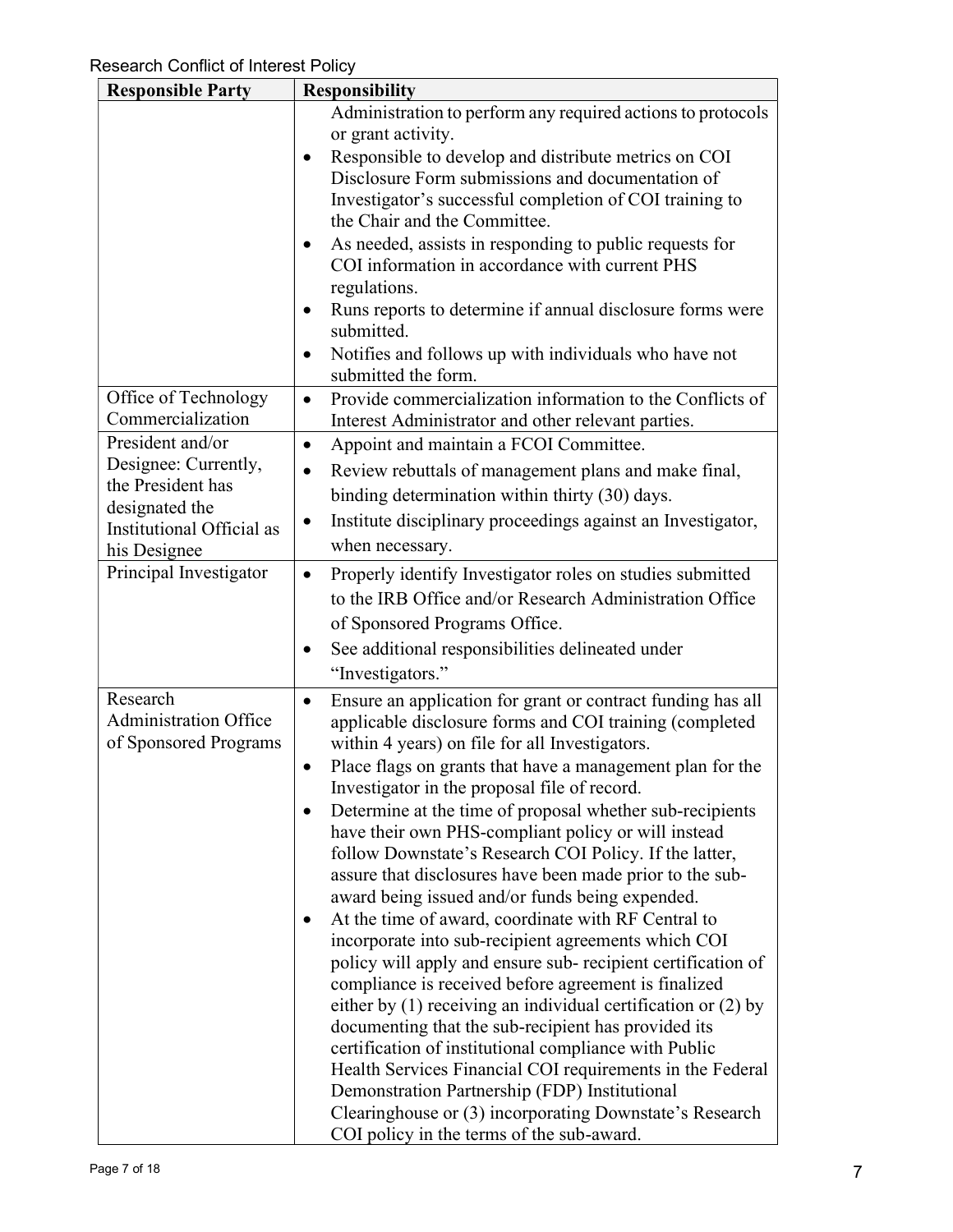| <b>Responsible Party</b> | <b>Responsibility</b>                                                  |
|--------------------------|------------------------------------------------------------------------|
|                          | Make the necessary certifications of compliance with the               |
|                          | COI requirements in each grant or contract proposal,                   |
|                          | individually or via the FDP Institutional Clearinghouse,               |
|                          | for all activity supported by PHS or organizations that                |
|                          | follow the PHS policy.                                                 |
|                          | Review pertinent Investigator disclosures related to                   |
|                          | foreign influence pursuant to regulatory requirements.                 |
|                          | Place holds on accounts that have management plans to<br>$\bullet$     |
|                          | prevent expenditure of funds until a FCOI Report is                    |
|                          | submitted or until confirmation of the approved                        |
|                          | management plan is received.                                           |
|                          | Upload to NIH applicable Management Plans via eRA                      |
|                          | Commons.                                                               |
|                          | Check to confirm that all Investigators on a research                  |
|                          | project have submitted disclosures and completed training              |
|                          | at time of award setup, including at-risk awards, and when             |
|                          | out-year funds are authorized or supplemental funds                    |
|                          | extending the life of award are received; release holds on             |
|                          | accounts once compliance is verified.                                  |
|                          | Place flags on grants that have a management plan for the<br>$\bullet$ |
|                          | Investigator in the award file of record.                              |

# V. Procedures/Guidelines

# A. Submission of Financial COI Disclosure Form

Disclosures are required in four instances:

- $\checkmark$  Annual Disclosures: The Disclosure form for all Investigators must be submitted on an annual basis.
- $\checkmark$  Submission of Grant/Award: Investigators are required to submit the DHSU Transactional Disclosure Form prior to award/account set up for a sponsor grant or award.
- $\checkmark$  Submission of an IRB Protocol for Human Research: Investigators and Clinicians are required to submit the DHSU Annual and/or Transactional Disclosure Forms at the time of submission noted in Section IV above.
- $\checkmark$  New Disclosures: An updated Disclosure Form must be submitted within thirty (30) days of a new Outside Activity or interest that falls under this policy.
	- 1. On an annual basis, an updated Disclosure form must be filed for each Investigator.
	- 2. At the time of submission of a study to the IRB Office and/or Office of Sponsored Programs Division, the Principal Investigator is responsible for identifying all Investigators and designating their role on the IRBNet registration form or Office of Sponsored Programs Division templates. This will enable the IRB Office & Office of Sponsored Programs Division staff to flag the application for COI purposes.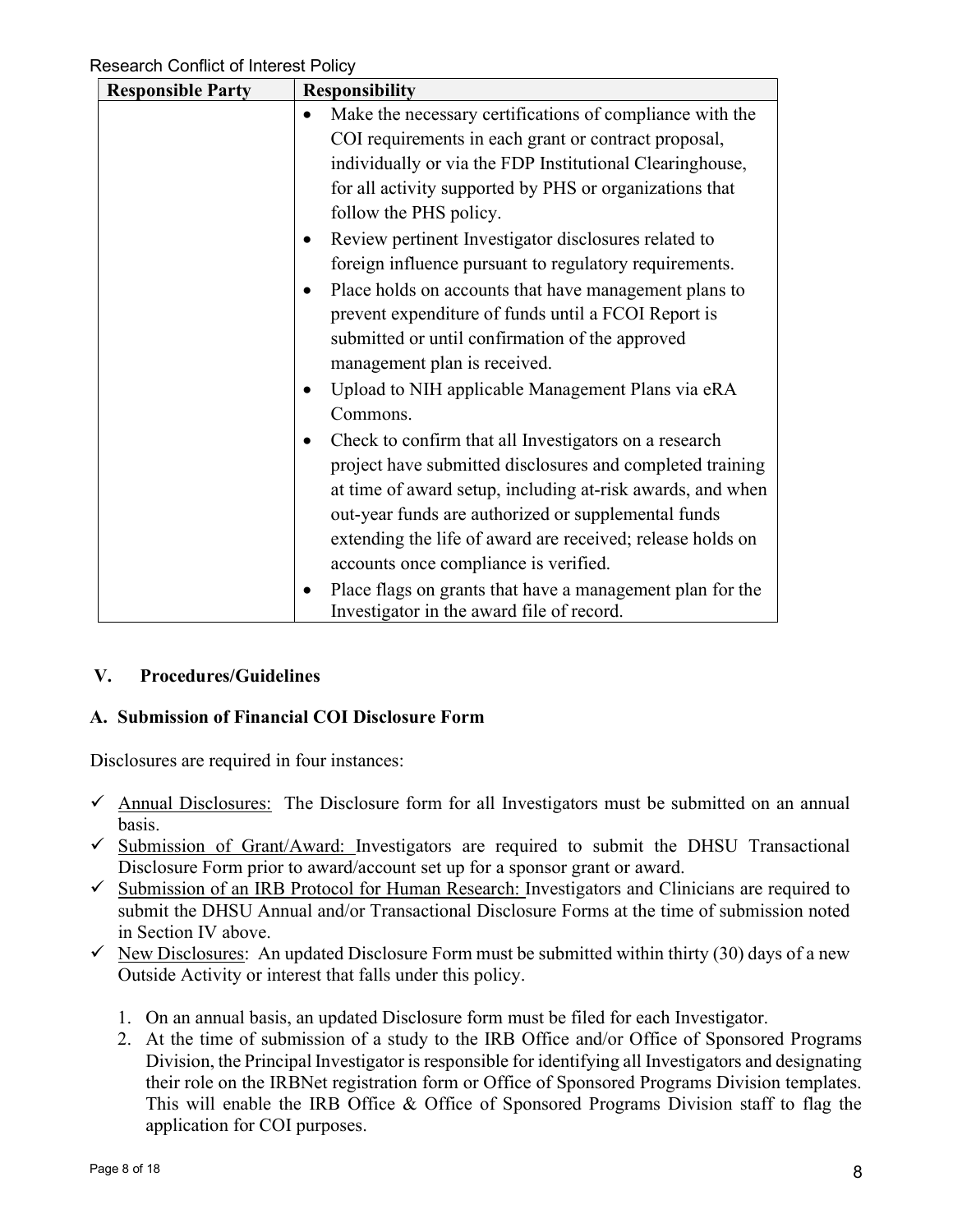\* For a description of personnel that fall under "Investigators," please see Section III. Definitions.

- 3. All Investigators are required to submit the DHSU Disclosure form describing their external activities and significant financial interests (SFI), as well as those of their Related Parties, that reasonably appear to be related to the individual's institutional responsibilities.
- 4. The DHSU Disclosure form must be submitted via the electronic disclosure filing system.
- 5. The Research Administration Office of Sponsored Programs Division will not submit any proposal for grant/contract funding unless all of the Investigators named in the proposal have submitted a Disclosure form in the electronic system. The IRB will review the protocol and will not provide IRB study approval unless all of the Investigators named in the proposal have submitted a Disclosure form and have received COI review approval. The latter is applicable for all Federal and non- Federal studies. However, non- federal exempt studies (as defined by IRB policies) are excluded from the COI requirements.
- 6. Initial and out- year award funding and project extensions will not be released until annual disclosures have been filed for all Investigators, including those who have been added to the project since the proposal or most recent progress report was submitted, and all Investigators are in compliance with COI training requirements.
- 7. The COI Administrator will routinely run management reports to determine those members who have not submitted an Annual Disclosure form and will notify the individual and/or chair, as necessary.
- 8. Whenever SFI's, external activities or internal responsibilities change materially from those described in the Disclosure form, the individual is required to submit an updated Annual Disclosure form as soon as possible and no later than thirty (30) days from discovering or acquiring the new SFI.
- B. Review of Financial COI Disclosure Form- DHSU is responsible for reviewing the SFI's documented in the Disclosure form to determine whether these interests relate to the Investigator's research programs and objectives; including disclosures of any foreign influence. This review will be conducted upon receipt of the Annual Disclosure form and again upon receipt of the Transactional Disclosure, which occurs in tandem with the proposal or protocol submission. A SFI is related to the research when it is reasonably determined that the research could be affected by the SFI or an outside activity may potentially compromise the objective performance of the individual's professional duties.
	- 1. For all disclosed SFI's, both the relatedness determination and the FCOI analysis will be performed by the COI Administrator.
	- 2. The assessment will require access to the funding application, progress reports, and any other technical and programmatic documentation, and may also require scientific expertise in order to understand whether the aims of a specific project affect the identified SFI's or the financial interests of the disclosed entities would be affected by the research. The following methods will be utilized:
		- a. A scientist from a related field may be included in making the relatedness determination;
		- b. The company sponsors or manufacturers listed in the grant/protocol will be reviewed to determine whether they are a wholly owned subsidiary or direct competitor of the companies listed in the Disclosure form;
		- c. If only drug compounds are listed, without an associated manufacturer, the compounds will be reviewed to determine whether they reflect a drug that is marketed or licensed by a company represented on the Disclosure form;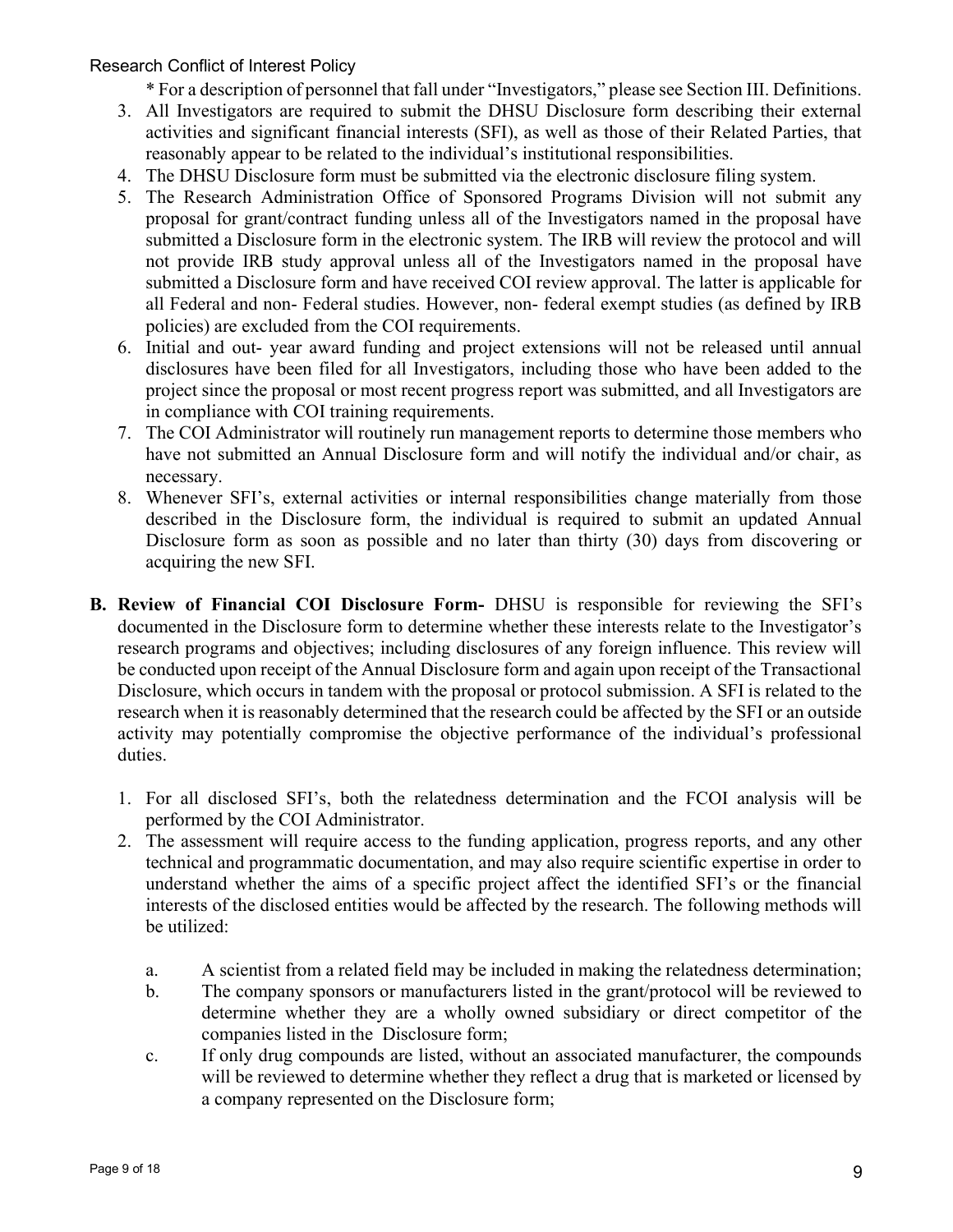- d. The relatedness determination will include an assessment of the nature of the research and/or business activities of the SFI related entity as they may relate to the Investigator's academic programs or objectives.
- 3. The rationale supporting the relatedness determination will be documented and maintained by the Conflicts of Interest Administrator.

# C. Financial COI Analysis & Development of Management Plans

- 1. If the Investigator's SFI's are determined to be related to the research, a financial COI (FCOI) analysis must be performed. A FCOI exists when it is reasonably determined that the SFI could directly and significantly affect the design, conduct or reporting of the research or when the Investigator's activities on behalf of a SFI- related entity relate to the Investigator's DHSU research programs, scholarly duties or intellectual property.
- 2. If a FCOI is determined to exist, the COI Administrator, FCOI Chair and/or FCOI Committee will develop and implement a management plan that specifies the actions that have been/will be taken to manage such FCOI's. Examples include:
	- a. Public disclosure of FCOI's (e.g., before presenting or publishing the research and disclosing commercial relationships to trainees such as students, technicians and postdocs);
	- b. For research projects involving human subject research, disclosure of the FCOI's directly to the participants (e.g., in the IRB study Consent Form);
	- c. Appointment of an independent committee to oversee and monitor the educational goals and progress of students performing research at a commercial facility as part of their degree training;
	- d. Appointment of an independent monitor capable of taking measures to protect the design, conduct and reporting of the research against bias resulting from the FCOI (this is often the Chair);
	- e. Modification of the research plan(s);
	- f. Change of personnel or personnel responsibilities or disqualification of personnel from participation;
	- g. Review of ongoing/ future IP development to identify potential conflicts that may emerge between academic and new IP commercialized entities that come into existence;
	- h. Prohibiting the PI from influencing DHSU's purchasing decisions;
	- i. PI's requirement to disclose and receive approval for not- insignificant use of shared resources (for example, lab space, equipment, supplies and staff).
- 3. Should the previous actions be insufficient, there will be an evaluation as to whether:
	- a. Reduction or elimination of the financial interest; or, in rare instances;
	- b. Severance of relationships that create financial conflict are necessary to address the conflict.
- 4. The COI Administrator will ensure an executed copy of the management plan is available in the electronic disclosure filing system and will make additional details available to the following parties, as necessary:
	- a. Investigator's Department Chair;
	- b. Institutional Review Board;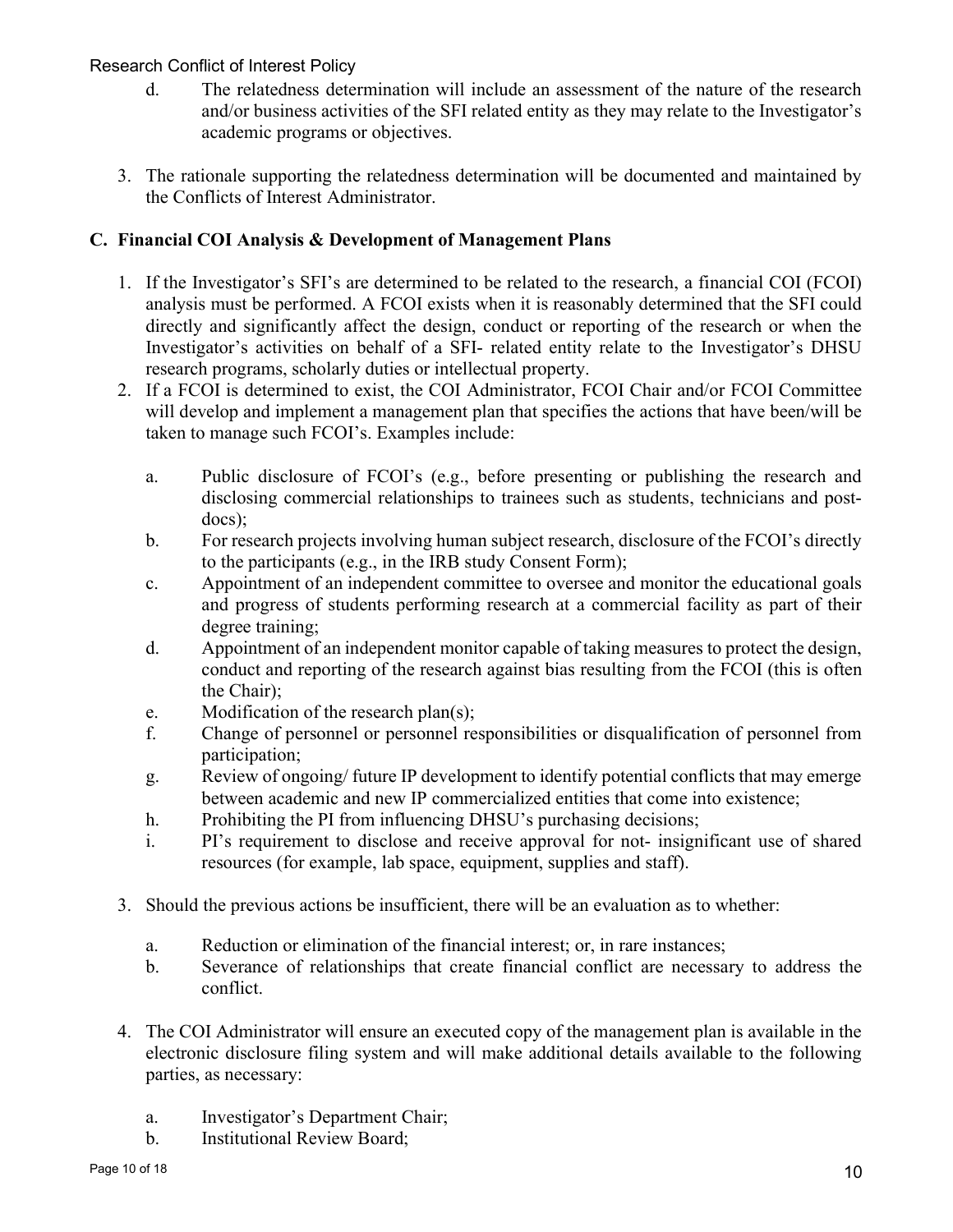- c. Research Administration Office of Sponsored Programs Division;
- 5. The Research Administration Office of Sponsored Programs Division, and the Institutional Review Board (when applicable) will place a flag on the grant/contract/project to indicate the presence of a management plan.
- 6. Within thirty (30) days of receipt of a management plan, the Investigator is required to submit the following to the COI Administrator/ Chair:

Either:

a. Indication of acceptance/ approval of the management plan- the Investigator should electronically submit the approval;

Or:

- b. Specific requested revisions to the management plan;
	- i. The COI Administrator, FCOI Chair and/or FCOI Committee will evaluate the requested revisions and if appropriate, prepare a revised management plan within thirty (30) days for the Investigator's review;
	- ii. Within fifteen (15) days of receipt of the revised plan, the Investigator will either indicate acceptance/ approval of the revision or proceed with the rebuttal process as specified below.
	- iii. If no revisions are deemed appropriate, the Investigator will have fifteen (15) days of receipt of such decision to either accept/ approve the original management plan or proceed with the rebuttal process specified below.
- c. Rebuttal of the management plan:
	- i. If the Investigator rebuts the management plan, it will be sent, along with the Investigator's specific requested changes, to the President and/or Designee for reconsideration.
	- ii. The President and/or Designee will make a determination within thirty (30) days and submit the determination in writing to the Investigator and the Investigator's Chair.
	- iii. The management plan approved by the President and/or Designee is final and binding. The Investigator is required to immediately abide by the terms of this management plan.

If the Investigator neither accepts the management plan nor submits requested submissions or a rebuttal within thirty (30) days of receipt of the management plan, the management plan will default to "Accepted/ Approved" and the Investigator will be required to abide by its requirements.

- 7. The Research Administration Finance Division will place a hold on the account to prevent any expenditure of funds.
	- a. For PHS funded research, or for research that is funded by sponsors that adhere to PHS FCOI regulations, the hold will not be removed until the submission of the FCOI Report (see Section V.D. below);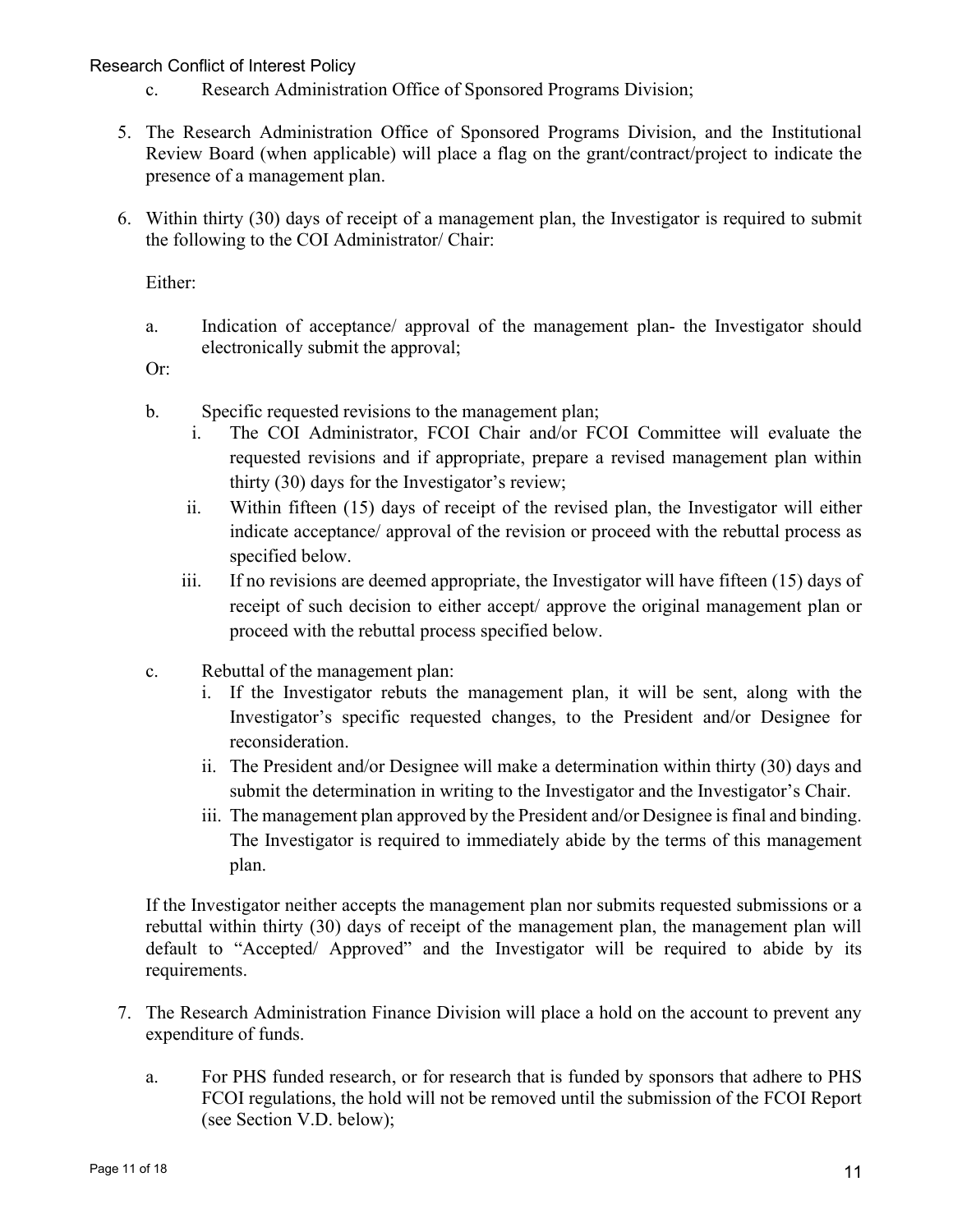b. For all other research, the hold will be removed when an approved/confirmed management plan is on file.

## D. Submission of FCOI Reports- This policy section currently applies only to PHS Awards (see definition in Section III above).

Prior to DHSU's expenditure of funds under a PHS funded research project, the COI Administrator will submit to the PHS awarding agency an Initial FCOI Report regarding the Investigator's SFI's determined to be conflicting and the management plan implemented. In cases where a FCOI was identified but was eliminated prior to the expenditure of funds, a FCOI Report will not be submitted.

- 1. The Initial FCOI Report will include sufficient information to enable the PHS awarding agency to understand the nature and extent of the financial conflict, as well as to assess the appropriateness of the management plan. The following elements will be included in the report:
	- a. Project/Contract number;
	- b. Principal Investigator/Contact Principal Investigator;
	- c. Name of Investigator with the financial COI;
	- d. Name of the entity with which the Investigator has a financial COI;
	- e. Nature of the financial interest (Ex: Equity, consulting fee, travel reimbursement, honorarium);
	- f. Value of the financial interest (May include dollar ranges as follows: \$0- \$4,999; \$5,000- \$9,999; \$10,000- \$19,999; amounts between \$20,000- \$100,000 by increments of \$20,000; amounts above \$100,000 by increments of \$50,000) or a statement that the interest is one whose value cannot be readily determined through reference to public prices or other reasonable measures of fair market value;
	- g. A description of how the financial interest relates to the PHS funded research and the basis for DHSU's determination that the financial interest conflicts with such research; and
	- h. A description of the key elements of DHSU's management plan, including:
		- i. Role and principal duties of the conflicted Investigator in the research project;
		- ii. Conditions of the management plan;
		- iii. How the management plan is designed to safeguard objectivity in the research project;
		- iv. Confirmation of the Investigator's agreement to the management plan;
		- v. How the management plan will be monitored to ensure Investigator compliance; and
		- vi. Other information, as needed.
- 2. Once the Initial FCOI Report has been submitted, the COI Administrator will notify the Research Administration Office of Research Administration, Finance Division to remove the hold on the Investigator's account and allow funding expenditures or will notify the IRB Office so that it can move forward with protocol review and approval.
- 3. For each project that required the submission of an Initial FCOI Report, an Annual FCOI Report that addresses the status of the FCOI and any changes to the management plan will be submitted on an annual basis.
	- a. The Annual FCOI Report will specify whether the FCOI is still being managed or will explain why the FCOI no longer exists.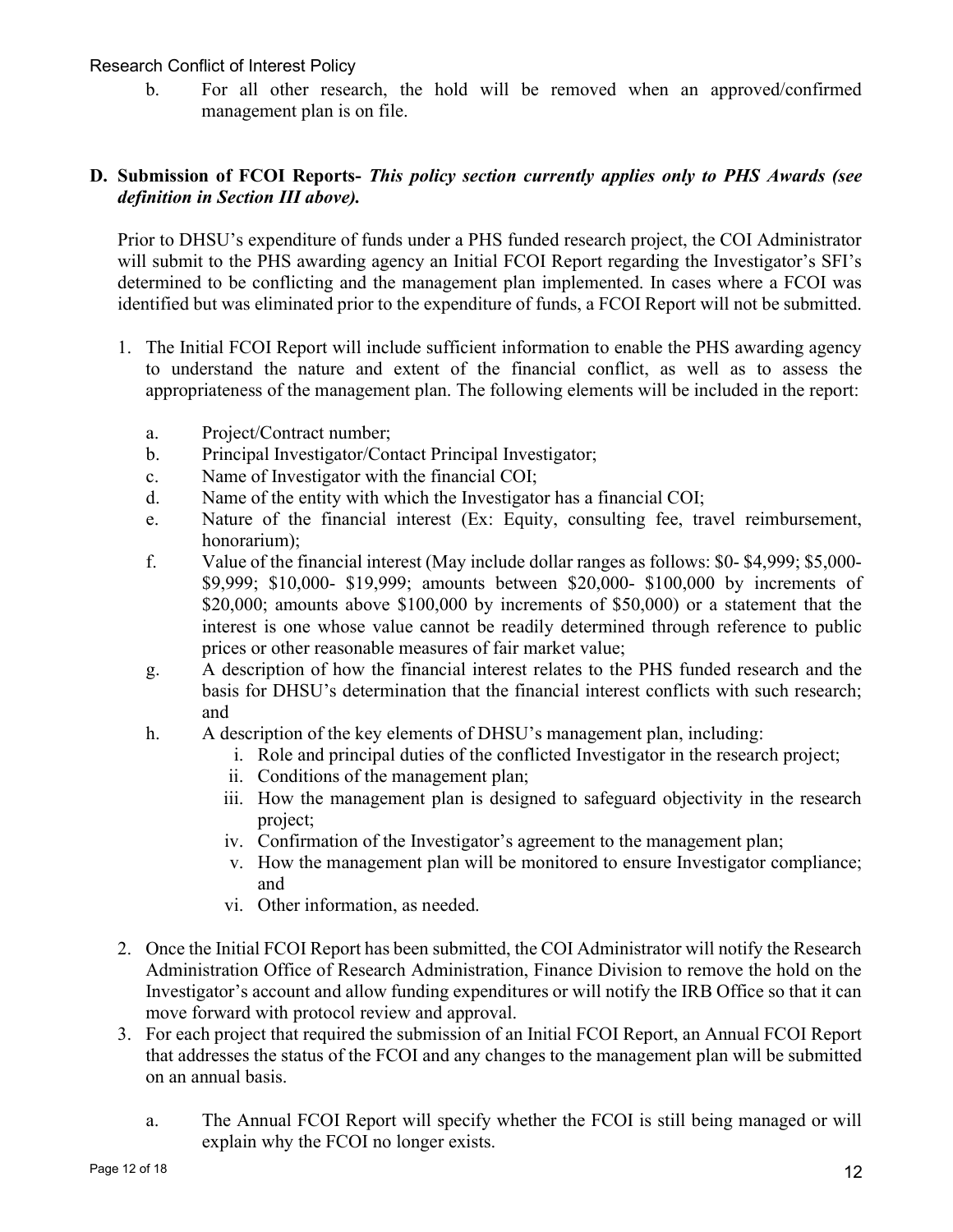- b. Annual FCOI Reports will be submitted for the duration of the project period (including extensions with or without funds) in the time and manner specified by the PHS awarding agency.
- E. New Disclosures of SFI's- If, during the course of an ongoing PHS funded or otherwise funded project, an Investigator who is new to participating in the research project discloses a SFI or an existing Investigator discloses a new SFI, or there is new information regarding a SFI that was not disclosed timely or not previously reviewed, the COI Administrator will, within sixty (60) days:
	- 1. Review the disclosure of the SFI;
	- 2. Determine whether the SFI is related to the research;
	- 3. Determine whether a FCOI exists;
	- 4. If so, implement, on at least an interim basis, a management plan that specifies the actions that have been/will be taken to manage the FCOI.
- F. Retrospective Reviews and Mitigation Reports- If there is information regarding a SFI that was not identified or managed in a timely manner, including failure by the Investigator to disclose a SFI determined by DHSU to constitute a FCOI, failure by DHSU to review or manage the FCOI or failure by the Investigator to comply with the FCOI management plan, the FCOI Committee will, within one hundred twenty (120) days of DHSU's determination of non- compliance, complete a retrospective review of the Investigator's activities and the research project to determine whether any research, or portion thereof, conducted during the time period of the non-compliance, was biased in the design, conduct or reporting of such research.
	- 1. A determination of bias may be difficult to determine. However, the following metrics may be utilized:
		- a. Reviewing enrollment to determine whether inclusion/exclusion criteria have been met;
		- b. Looking at systemic protocol deviations for irregularities that might indicate that scientific integrity was undermined;
		- c. Assessing whether the design of the study was suspect.
	- 2. The research staff associated with the project may be interviewed to determine whether there were any intentional or unintentional instances of misinterpreting data.
	- 3. The retrospective review will be documented with the following elements:
		- a. Project number;
		- b. Project title;
		- c. Principal Investigator or Contact Principal Investigator;
		- d. Name of the Investigator with the FCOI;
		- e. Name of the entity with which the Investigator has a FCOI;
		- f. Reason(s) for the retrospective review;
		- g. Detailed methodology used for retrospective review (Ex: Methodology of the review process, composition of the review panel, documents reviewed);
		- h. Findings of the review; and
		- i. Conclusions of the review.
	- 4. Based upon the results of the retrospective review, if appropriate, the COI Administrator will update previously submitted FCOI reports and specify the actions taken to manage the FCOI going forward.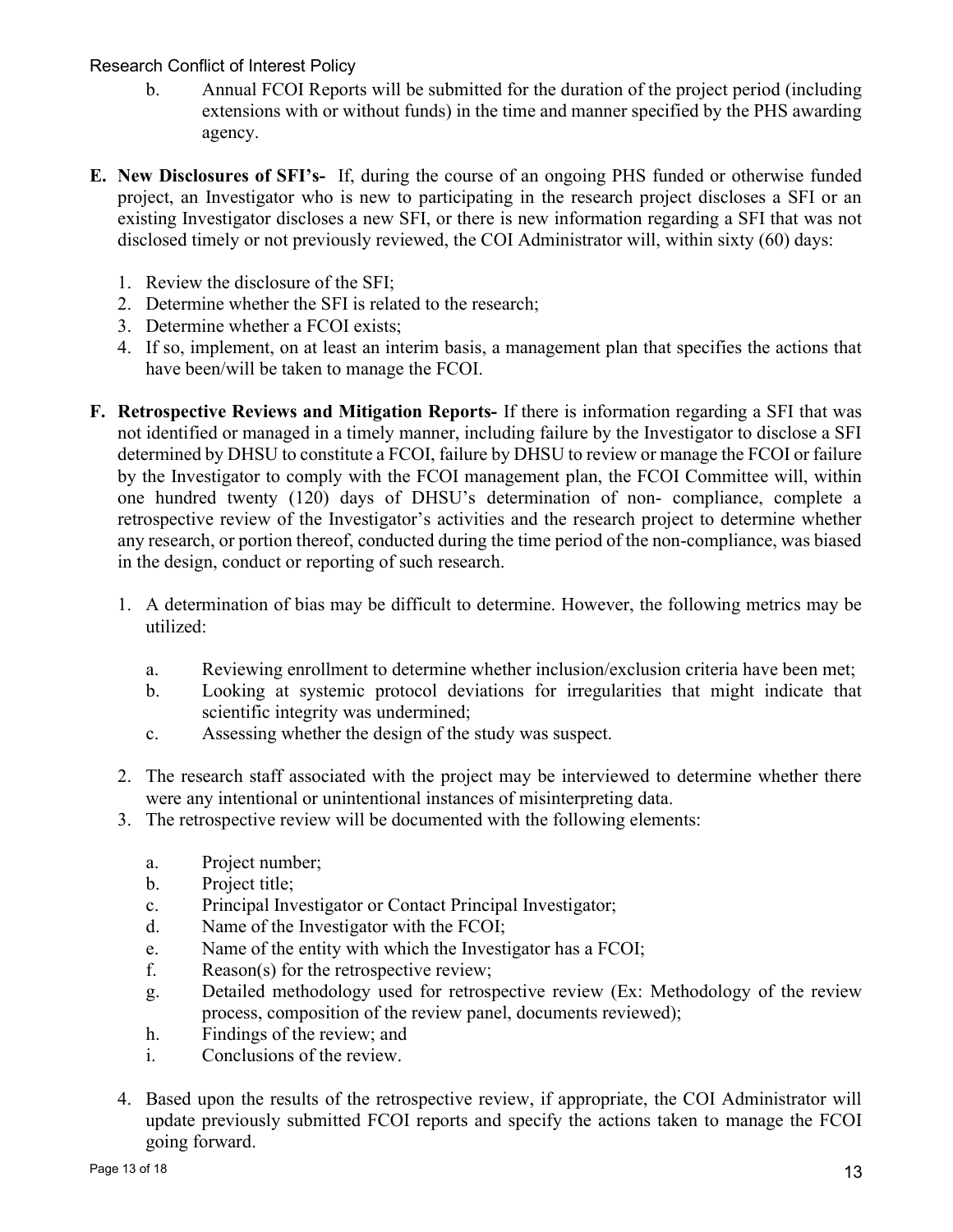- 5. If a determination of bias is made, the COI Administrator will promptly prepare and submit a Mitigation Report to the PHS awarding agency. The Mitigation Report will include the following:
	- a. Elements included in retrospective review, as delineated in Section V.A.6.c. above;
	- b. A description of the impact of the bias on the research project; and
	- c. DHSU's plan of action(s) taken to eliminate or mitigate the effect of the bias (Ex: Impact on the research project; extent of harm done, including any qualitative and quantitative data to support any actual or future harm; analysis of whether the research project is salvageable).
- 6. Thereafter, the COI Administrator will submit FCOI reports on an annual basis.
- 7. Depending upon the nature of the FCOI, the FCOI Committee may determine that additional interim measures are necessary with regard to the Investigator's participation in the research project between the date that the FCOI or the Investigator's non- compliance was determined and the completion of the retrospective review.

# G. Public Transparency- This policy section currently applies only to PHS Awards (see definition in Section III above).

- 1. The COI Administrator will respond to any written request, within five (5) business days from the date the COI Administrator receives the request, of information concerning any SFI disclosed to DHSU that meet the following criteria:
	- a. The SFI was disclosed and is still held by Investigator;
	- b. The COI Administrator/ FCOI Committee determined that the SFI is related to the research; and
	- c. The COI Administrator/ FCOI Committee determined that the SFI is a FCOI.
- 2. The information provided to the requestor will include the following:
	- a. The Investigator's name;
	- b. The Investigator's title and role with respect to the research project;
	- c. The name of the entity in which the SFI is held;
	- d. The nature of the SFI; and
	- e. The approximate dollar value of the SFI (dollar ranges are permitted, as specified in Section V.D.1.f. above) or a statement that the interest is one whose value cannot be readily determined through reference to public prices or other reasonable measures of fair market value.
- 3. Information relative to Section V.G.1. above will be maintained for a period of three (3) years from the date that the information was most recently updated.
- H. Travel- Investigators receiving PHS funding must disclose all reimbursed or sponsored travel related to their research and/or institutional responsibilities when the aggregated value exceeds \$5,000 per entity. This disclosure requirement does not apply to travel that is reimbursed or sponsored by: (1) a Federal, State or local government agency; (2) an institution of higher education; (3) an academic teaching hospital; (4) a medical center or a research institute that is affiliated with an institution of higher education.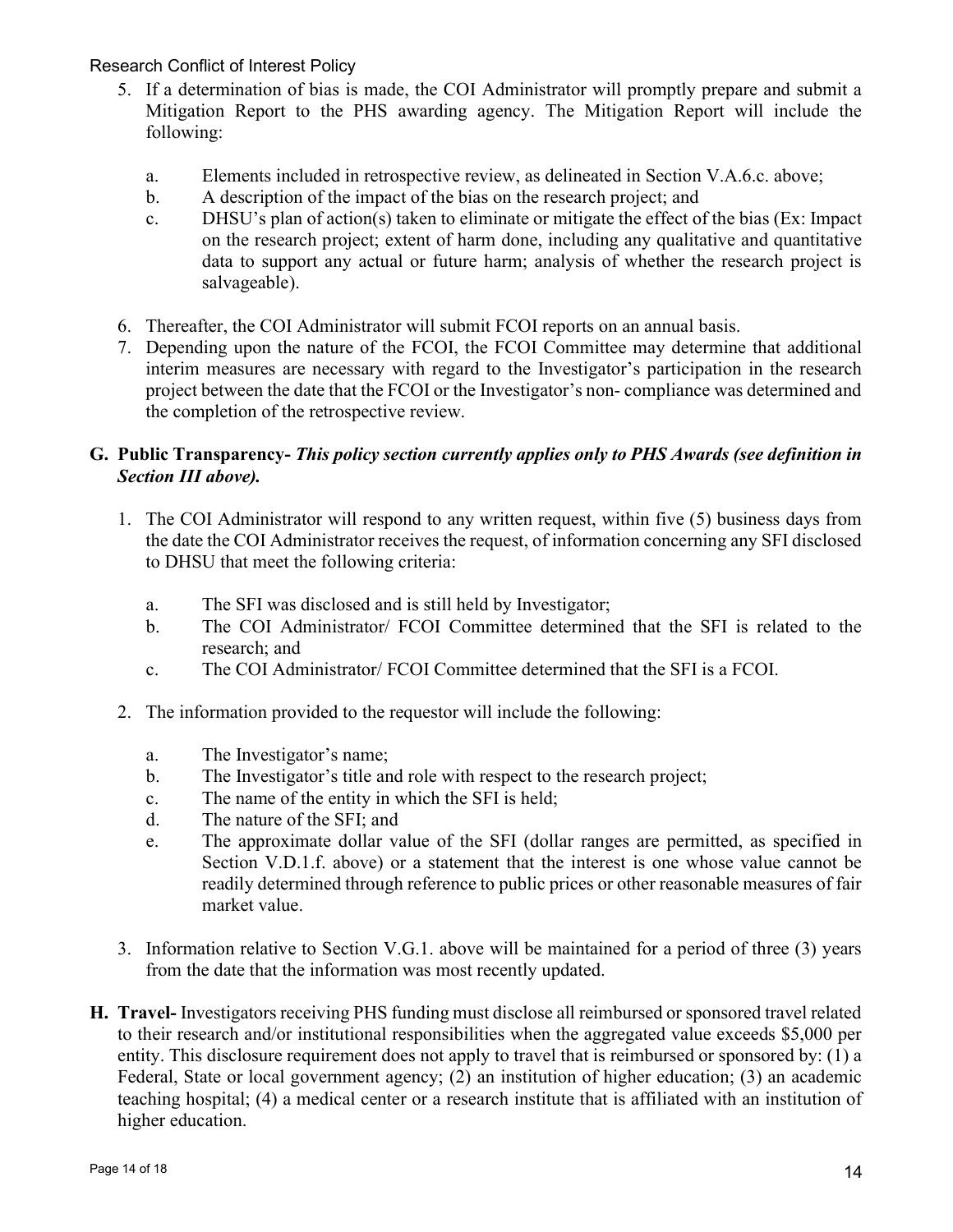- 1. The following information must be provided for all covered travel:
	- a. Identity of the sponsor/organizer;
	- b. Destination;
	- c. Duration;
	- d. Purpose of trip;
	- e. Relationship to institutional responsibilities; and
	- f. Estimated dollar value of expenses.
- 2. The COI Administrator is responsible for reviewing the Investigator's travel related to the research and determining whether it directly or significantly affects the design, conduct or reporting of the research, constituting a FCOI. The following potential red flags will be utilized to make FCOI determinations:
	- a. International travel;
	- b. Inclusion of an Investigator's spouse or family;
	- c. Travel that appears unnecessary in terms of location, duration or scheduled recreational activities;
	- d. Travel for a duration beyond typical timeframes necessary for the intended purpose of the travel;
	- e. Many trips from one entity in a short period of time.
- 3. Travel determined to be a FCOI will be referred to the FCOI Committee for review and development of a management plan, if necessary.
- I. Sub-Recipient Requirements Regarding COI Policies- For PHS funded research and for research funded by organizations that follow PHS policy that is carried out through a sub-recipient, the Research Administration Office of Sponsored Programs Division will, in conjunction with RF Central, incorporate into a written agreement the terms that establish whether the financial COI policy of DHSU or that of the sub-recipient will apply to the sub-recipient's Investigators.
	- 1. If the sub-recipient's Investigators are required to comply with their own financial COI policy, the sub-recipient must either be registered in the FDP Institutional Clearinghouse, or submit a certification as part of the agreement that its policy complies with the Federal requirements.
		- a. The Research Administration Office of Sponsored Programs Division will not authorize RF Central to finalize the agreement until this certification has been documented.
		- b. If the sub-recipient's Investigators are required to comply with their own financial COI policy, the agreement will specify that the sub- recipient report all identified FCOI's to DHSU's COI Administrator: (1) At the time of the initial agreement execution, prior to expenditure of funds; (2) On an annual basis; and (3) Within thirty (30) days of any subsequently identified SFI.
		- c. Subject to review and approval by the Office of Sponsored Programs and the FCOI Administrator - Sub-recipients who cannot provide such certification, or who have not registered in the FDP Institutional Clearinghouse may be subject to DHSU's COI policy and may be required to disclose SFI's directly related to the sub-recipient's work for DHSU.
	- 2. If the sub-recipient's Investigators are required to comply with DHSU's COI policy, the agreement will specify the following time- periods for the sub- recipient to report all identified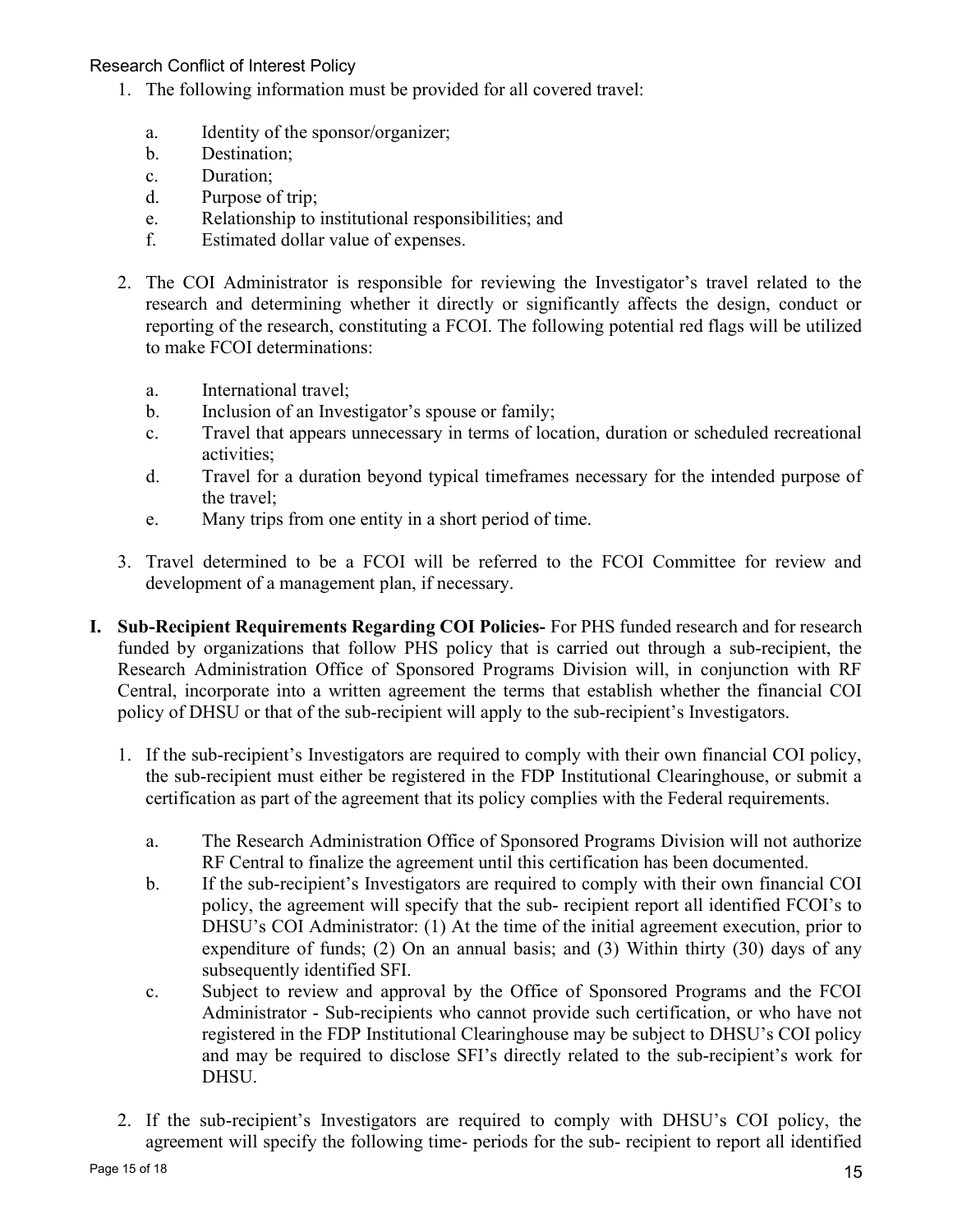FCOI's to DHSU's COI Administrator: (1) At the time of the initial agreement execution, prior to expenditure of funds; (2) On an annual basis; and (3) Within thirty (30) days of any subsequently identified SFI.

- J. Consultant or Collaborator Requirements Regarding COI Policies For PHS funded research and for research funded by organizations that follow PHS policy that is carried out with the participation of a non-DHSU consultant or collaborator who meets the definition of Investigator, the consultant or collaborator will follow DHSU's COI Policy and provide disclosures and complete DHSU training in the same time-frame as DHSU investigators, if the consultant/ collaborator does not have his/her own COI policy. These individuals will be subject to DHSU's COI management plan, when applicable.
- K. Education- DHSU will educate its Investigators, and any others who come under DHSU's policies, on the COI policy and Investigators' responsibilities regarding disclosure of SFI's and complying with the regulations.
	- 1. Investigators will be required to complete DHSU's COI training program under the following circumstances:
		- a. Upon hire;
		- b. Prior to engaging in research related activities;
		- c. Routinely every four (4) years;
		- d. When DHSU's COI policy or procedures are revised in a manner that affects all Investigators;
		- e. If DHSU determines that an Investigator is not in compliance with the COI policy or a particular management plan.
	- 2. The Office of Compliance and Audit Services will coordinate the provision of such training to the Investigators, in accordance with DHSU's policy, "Compliance Training."

# L. Administrative Requirements

- 1. DHSU will maintain an up- to- date, written and enforced COI policy, in compliance with applicable requirements, which will be available on its public website.
- 2. DHSU will maintain adequate enforcement mechanisms for the COI policy.
- 3. DHSU will maintain the following records for a period of three (3) years from the date of final payment, unless another requirement applies to retain the information for a longer time frame:
	- a. All Investigators' disclosures of financial interest;
	- b. DHSU's review of and response to such disclosures, whether or not the disclosure resulted in a management plan;
	- c. All DHSU actions under the COI policy;
	- d. All retrospective reviews.
- 4. DHSU will certify, when required by the sponsor, in the grant or contract proposal, that it:
	- a. Has in effect an up- to- date, written and enforced administrative process to identify and manage FCOI's with respect to all research projects for which funding is sought or received from Federal sources;
	- b. Shall promote and enforce Investigator compliance with these requirements, including those that pertain to disclosure of SFI's;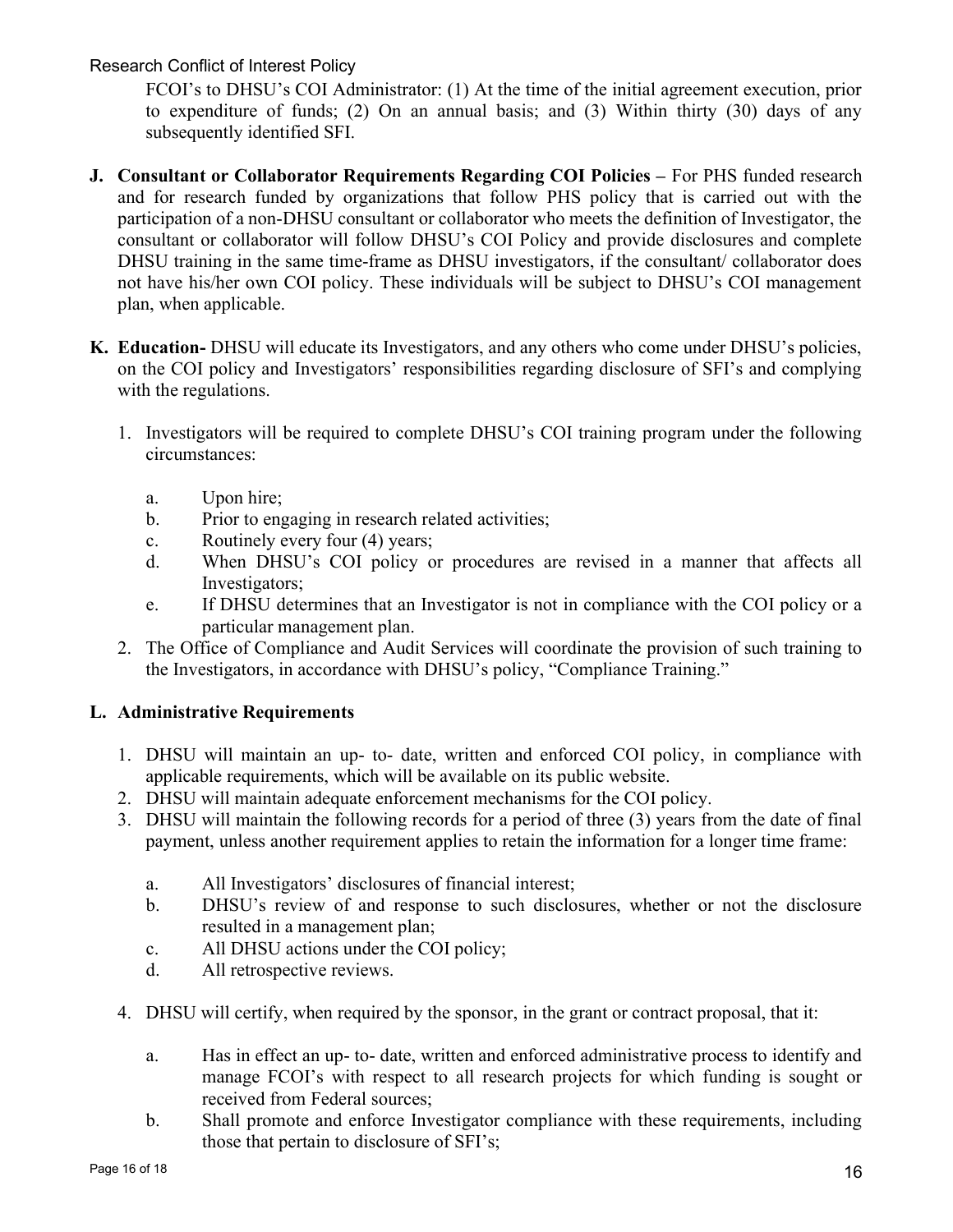- c. Shall manage FCOI's and provide initial and ongoing FCOI reports to the PHS awarding agency consistent with the requirements;
- d. Agrees to make information available, promptly upon request, to the Department of Health and Human Services (HHS) relating to any Investigator disclosure of financial interests and DHSU's review of, and response to, such disclosure, whether or not the disclosure resulted in DHSU's determination of a FCOI; and
- e. Shall comply fully with the COI requirements.

### M. Non- Compliance

- 1. All instances in which an Investigator has failed to comply with this COI policy or a FCOI management plan appears to have biased the design, conduct or reporting of the research must be reported immediately to the COI Administrator or to DHSU's Compliance Line. The COI Administrator will consult with the President and/or Designee, the Office of Sponsored Programs, and IRB Offices to determine appropriate corrective actions.
- 2. In cases where disciplinary action is necessary and depending on the facts and circumstances of each case, the President and/or Designee may take one or more of the following actions, in compliance with the applicable collective bargaining agreements  $&$  SUNY Board of Trustees policies:
	- a. Reprimand;
	- b. Probation or other alteration of employment/academic status with DHSU;
	- c. Suspension;
	- d. Dismissal/Termination;
	- e. Referral for criminal prosecution; and/or
	- f. Demand of reimbursement to DHSU for any losses or damages resulting from the failure to comply with this COI policy.
- 3. Upon completion of the disciplinary proceedings, the COI Administrator will report to the appropriate parties and to the applicable PHS agencies when PHS funds are involved.
- 4. DHSU will comply with any further action required by the PHS agencies on how to maintain appropriate objectivity in PHS funded research projects, including suspending the research project, if required.
- 5. In any case in which HHS determines that a PHS funded project of clinical research whose purpose is to evaluate the safety and effectiveness of a drug, medical device or treatment has been designed, conducted or reported by an Investigator with a FCOI that was not managed or reported by DHSU, as required, DHSU shall require the Investigator involved to disclose the FCOI in each public presentation of the results of the research and to request an addendum to previously published presentations. Similar action will be taken if a FCOI was not managed or reported by DHSU if the research is non-funded or funded by a non-PHS organization that implements PHS COI requirements.

#### VI. Attachments

**NONE** 

# VII. References

- RF Conflicts of Interest in Public Health Service Sponsored Programs Policy
- RF Conflict of Interest Policy;
- RF Procedure for Managing Conflicts of Interest
- RF Managing Conflicts of Interest Guidelines